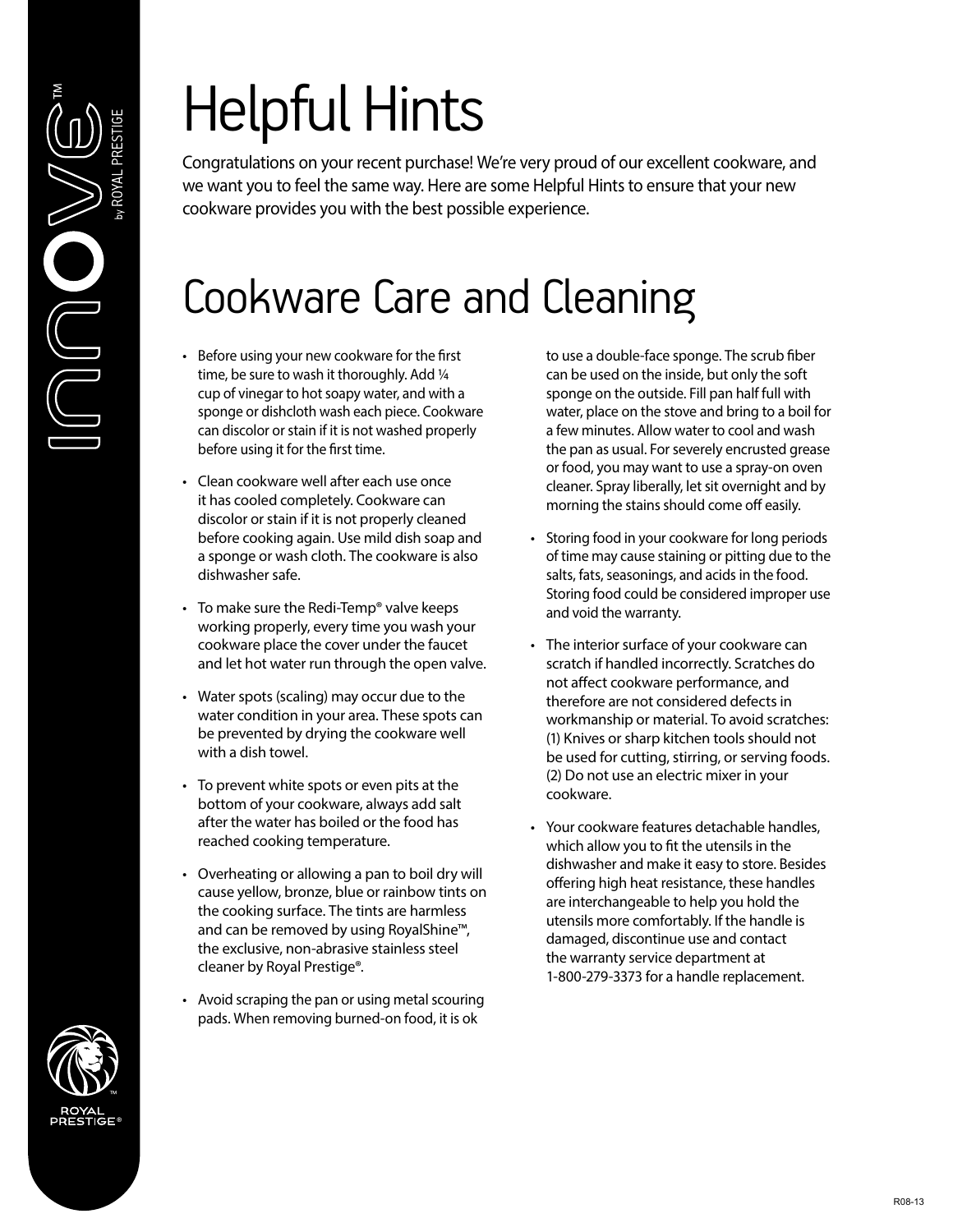## Greaseless Cooking

A low-fat diet is a healthy way to feed your family. With that in mind, INNOVE™ by Royal Prestige®, with its unique cooking method, lets you cook all types of meat, poultry and some types of fish without any added grease, fat or cooking oil.

#### How it works:

- All meats and poultry contain juices. Part of it is water, but unfortunately most of the juice is also fat. By trimming the visible fat from meat before cooking and then "pan broiling" the meat in the Cooking System without adding fats or oil, you can enjoy tender juicy meats that are much lower in fat and calories.
- Preheat the cookware at medium-high for about 3 minutes. The temperature is correct when a few drops of water are sprinkled on the utensil and they move around the surface without evaporating. If they immediately disappear, this is a sign that the cookware is not ready to be used.







To cook steaks: After preheating at mediumhigh, reduce temperature to medium, add steaks (previously seasoned) and brown for about 4 minutes on one side with the cover ajar, to prevent grease from splattering. The meat will stick at first while browning. Turn it over and cook for about 4 more minutes with the cover ajar, for medium doneness.

To cook steaks with vegetables: After preheating at medium-high, reduce temperature to medium, add steaks (previously seasoned) and brown for about 4 minutes on one side with the cover ajar, to prevent grease from splattering. Turn steaks over, add chopped vegetables (if using hard vegetables, chop into very small pieces) and cover with Redi-Temp® valve open. The valve will whistle in about 3-5 minutes indicating the food is ready. Close valve and remove utensil from stove.

To cook chicken pieces or breasts: After preheating at medium-high, add chicken pieces (previously seasoned) and brown for about 5 minutes on one side with the cover ajar. Reduce temperature to low, turn them over and cover with the valve closed. Cook for about 15-20 more minutes, depending on the quantity.

## Hints for Success:

- Temperature settings vary from one stove to another. If "medium-high" is burning the meat surface instead of browning it nicely, try preheating at "medium" instead.
- For even juicier meats and for extra flavor, you can add any kind of sauce or liquid on top of the meat after browning and turning. Try adding soy sauce or barbecue sauce on meat, orange marmalade or cherry jam on poultry, or the juice of an orange or lemon on fish.